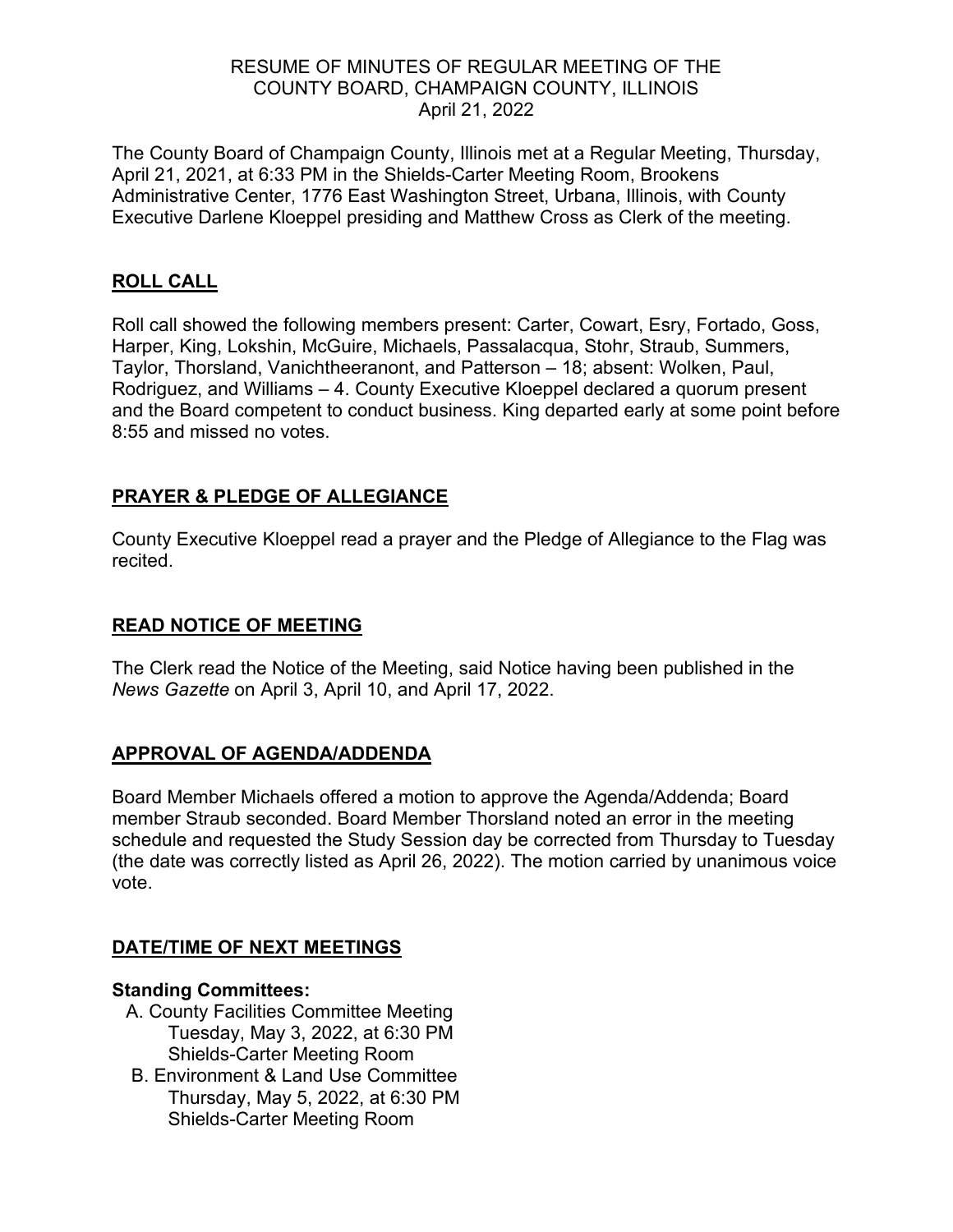Champaign County Board **Page 2** and Page 2 April 21, 2022

C. Highway and Transportation Committee Meeting Friday, May 6, 2022 at 9 AM 1605 E Main Street, Urbana

#### **Committee of the Whole:**

A. Justice & Social Services; Policy, Personnel, & Appointments; Finance Tuesday, May 10, 2022 at 6:30 PM Shields-Carter Meeting Room

#### **County Board:**

- A. Study Session Tuesday, April 26, 2022 at 6:00 PM Shields-Carter Meeting Room B. Regular Meeting
	- Thursday, May 19, 2022 at 6:30 PM Shields-Carter Meeting Room

### **PUBLIC PARTICIPATION**

Susan Monte of the Champaign County Environmental Stewards spoke about the American Recovery Plan Act (ARPA) funding request for household hazardous waste collection.

Nicholas Dale of Champaign spoke encouraging the county to increase the salaries for States Attorney's Office attorneys and asked that States Attorney's Office attorneys identify themselves as such at the courthouse. He stated that knowing the identity of the attorneys would aid in requesting the attorneys recuse themselves in cases where there might be a potential conflict of interest.

### **PRESENTATION**

Deputy Director of Finance Tami Ogden presented the Champaign County Financial Forecast. Board Members Straub, McGuire, and Fortado thanked Deputy Director Ogden and her staff for their hard work. Board Member McGuire asked about inflation of labor and material costs for future construction projects; Deputy Director Ogden noted the cost estimates are intentionally conservative to account for inflation and cost fluctuations. Board Member McGuire asked about the potential costs of housing inmates outside of the county after the Satellite Jail expansion is completed; Deputy Director Ogden stated that is a possibility but unknown at the present. Board Member Fortado added that the Satellite Jail expansion size was determined in consultation with both the County Sheriff and the courts. She also stated that the County Sheriff would like to accelerate that timeline to close the Downtown Jail; Deputy Director Ogden stated that she had anticipated that in the budget. Board Member Goss asked about bond interest rates; Deputy Director stated she told by a municipal advisor to expect 2.85 percent.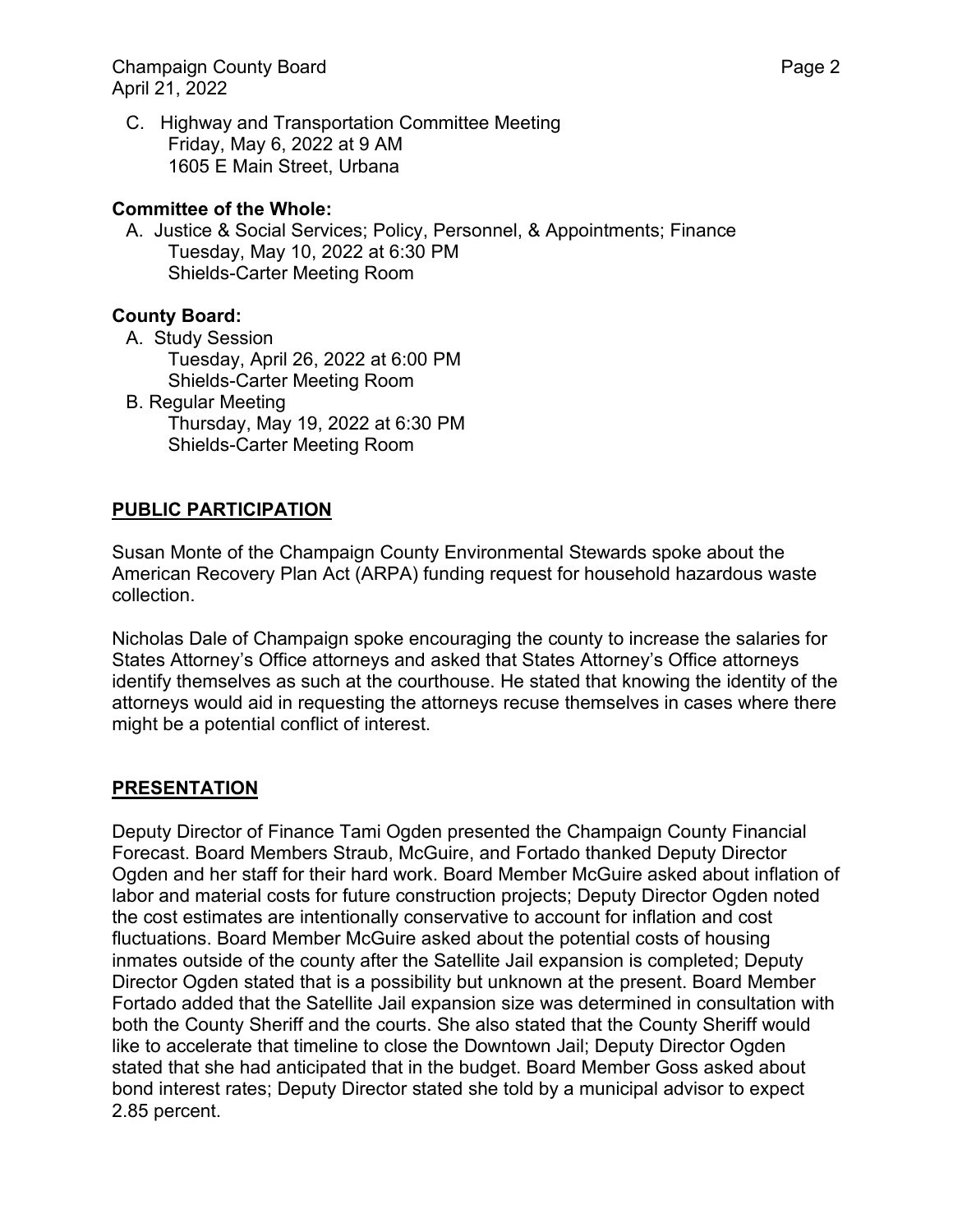#### **CONSENT AGENDA**

Board Member Goss offered a motion to approve the Consent Agenda, comprising 25 resolutions (Nos. 2022-58, 2022-59, 2022-60, 2022-61, 2022-62, 2022-63, 2022-64, 2022-65, 2022-66, 2022-67, 2022-68, 2022-69, 2022-70, 2022-71, 2022-72, 2022-73, 2022-74, 2022-75, 2022-76, 2022-77, 2022-78, 2022-79, 2022-80, 2022-81 and 2022- 82) and one ordinance (No. 2022-2); Board Member Vanichtheeranont seconded. The motion carried by unanimous roll-call vote.

Yeas: Carter, Cowart, Esry, Fortado, Goss, Harper, King, Lokshin, McGuire, Michaels, Passalacqua, Stohr, Straub, Summers, Taylor, Thorsland, Vanichtheeranont, and Patterson – 18 Nays: None

#### **COMMUNICATIONS**

Board Member Stohr noted the upcoming residential electronics recycling event on May 22, 2022.

Board Member Vanichtheeranont noted that she had forwarded cemetery district board vacancies to local genealogical societies.

### **APPROVAL OF MINUTES**

Board Member Lokshin offered a motion to approve the minutes of the Regular Meeting of the County Board of March 24, 2022; Board Member Carter seconded. The motion carried by unanimous roll-call vote.

> Yeas: Carter, Cowart, Esry, Fortado, Goss, Harper, King, Lokshin, McGuire, Michaels, Passalacqua, Stohr, Straub, Summers, Taylor, Thorsland, Vanichtheeranont, and Patterson – 18 Nays: None

### **STANDING COMMITTEES**

#### COUNTY FACILITIES

County Executive Kloeppel noted the Summary of Action Taken for County Facilities on April 5, 2022, was received and placed on file.

#### ENVIRONMENT AND LAND USE

County Executive Kloeppel noted the Summary of Action Taken for Environment and Land Use on April 7, 2022, was received and placed on file.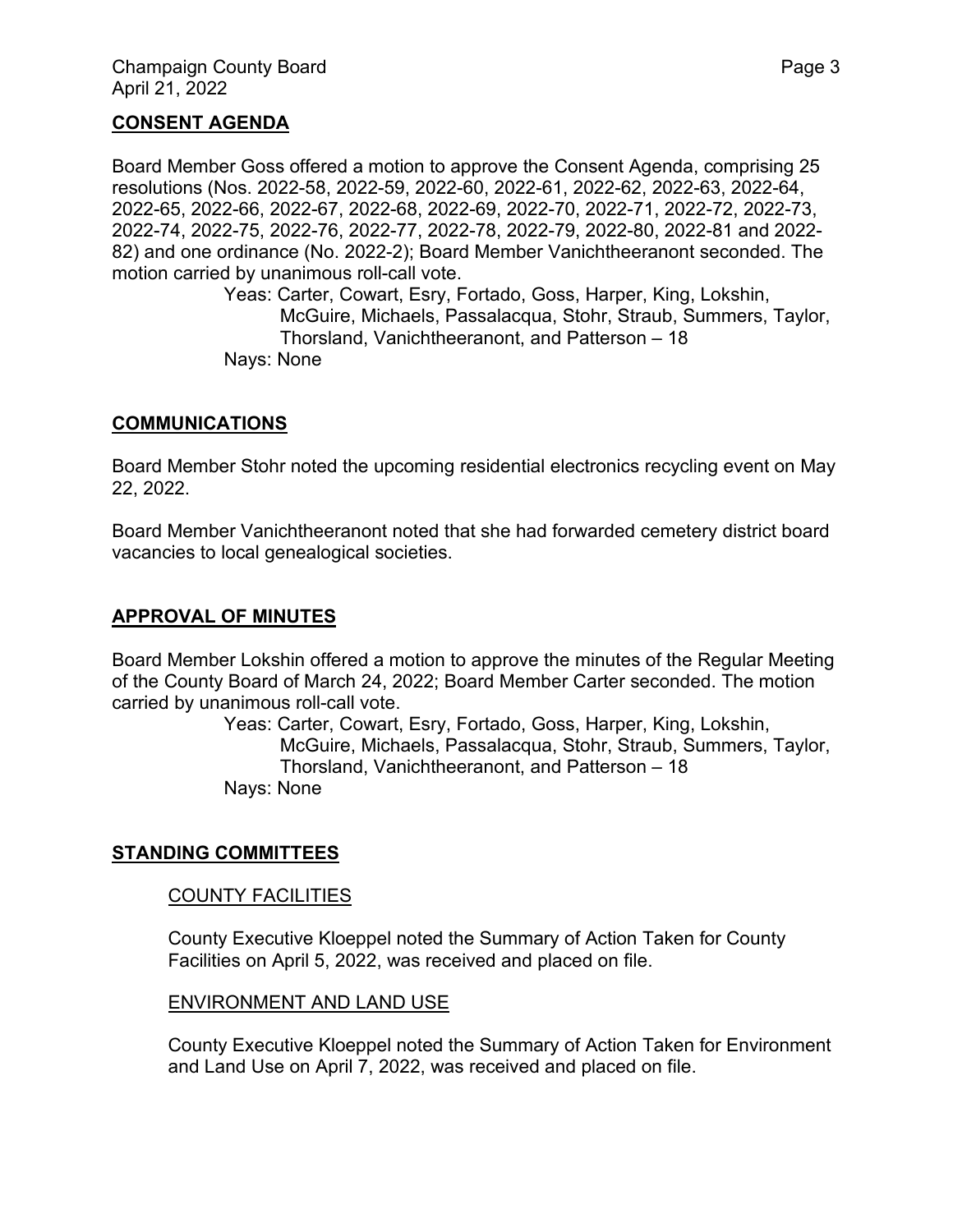Board Member Thorsland offered a motion to adopt Resolution No. 2022-83 authorizing intergovernmental agreements for assistance with water infrastructure projects; Board Member Michaels seconded. Board Member Thorsland thanked Board Member Esry, the other members of the Environment and Land Use Committee (ELUC), and the study session participants, and he noted that the committee would elect to do more if that were possible. Board Member Michaels thanked ELUC and noted monetary commitments from the Villages of Rantoul and Ludlow in addition to the county funds. Board member Harper asked how the monetary distributions were determined and noted that the rural portions of the county account for 40 percent of the tax base. Board Member Fortado questioned the even distribution within District 4 and asked how that addressed specific needs, particularly with the Village of Tolono; County Executive Kloeppel stated that ARPA Project Manager Kathy Larson has worked with each entity to determine needs and Board Member Thorsland noted that future projects are well defined.

## HIGHWAY AND TRANSPORTATION

County Executive Kloeppel noted the Summary of Action Taken for Highway and Transportation on April 8, 2022, was received and placed on file.

# **AREAS OF RESPONSIBILITY**

County Executive Kloeppel noted the Committee of the Whole (Justice and Social Services; Finance; Policy, Personnel, and Appointments) Summary of Action Taken April 12, 2022 Meeting was received and placed on file.

### FINANCE

Board Member Fortado offered a motion to adopt Resolution No. 2022-84 approving budget amendment BUA 2022/3/389 appropriations to develop an allocation plan for the Urbana HOME Consortium's HOME Investment Partnerships American Rescue Plan Program (HOME-ARP) funding; Board Member Vanichtheeranont seconded. The motion carried by roll-call vote. Yeas: Carter, Cowart, Esry, Fortado, Goss, Harper, King, Lokshin, McGuire, Michaels, Passalacqua, Stohr, Straub, Summers, Taylor, Thorsland, Vanichtheeranont, and Patterson – 18 Nays: None

### POLICY, PERSONNEL, AND APPOINTMENTS

Board Member Stohr offered a motion to adopt Resolution No. 2022-85 establishing and appointing members to the Champaign County Community Violence Prevention Task Force; Board Member Cowart seconded. Board Member Stohr named the task force members: Board Chair Patterson (Chair),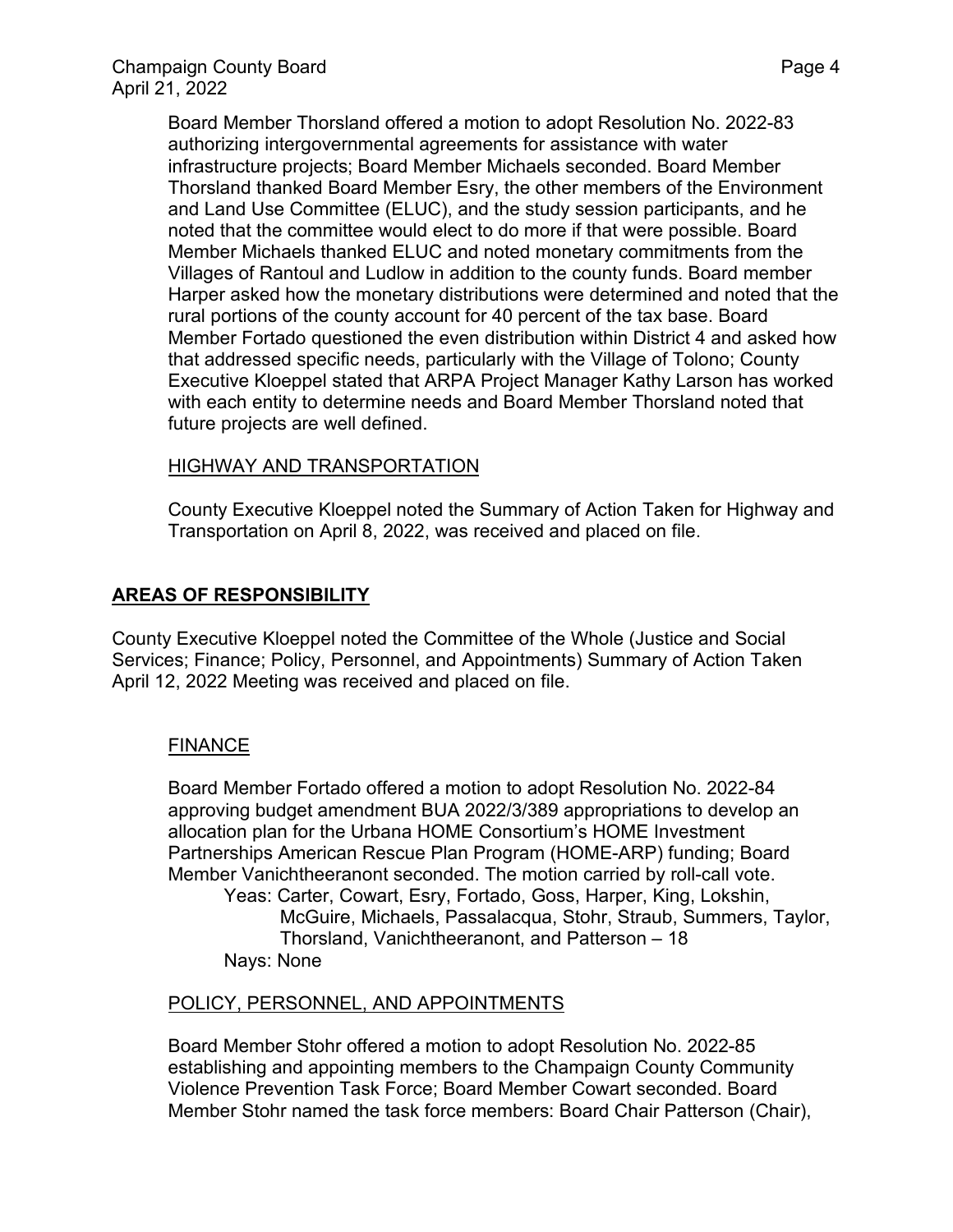Board Member Fortado (Vice Chair), Board Member Carter, Board member Esry, Board Member Lokshin, Board Member McGuire, and Board Member Michaels. The motion carried by voice vote.

# **NEW BUSINESS**

Board Member King offered a motion to adopt Resolution No. 2022-86 to establish place of election for the 2022 Primary and General Elections; Board Member Lokshin seconded. The motion carried by roll-call vote.

Yeas: Carter, Cowart, Fortado, King, Lokshin, Stohr, Straub, Summers, Taylor, Thorsland, Vanichtheeranont, and Patterson – 12 Nays: Esry, Goss, Harper, McGuire, Michaels and Passalacqua – 6

Board member Esry offered a motion to adopt Resolution No. 2022-87 authorizing application for a Capital Assistance Grant for paratransit vehicle(s) under the Illinois Department of Transportation's general authority to make such Grants; Board Member Michaels seconded. The motion carried by unanimous voice vote.

Board member Passalacqua offered an omnibus motion to adopt Resolutions No. 2022- 88 authorizing payment of claims and No. 2022-89 authorizing purchases not following purchasing policy; Board Member Cowart seconded. County Auditor George Danos was invited to join the discussion. Board Member Stohr asked about the Coroner's Office's meal purchase; Auditor Danos stated the meal was directly charged to a county credit card where it should have been personally paid for and then reimbursed by the county; he also noted the purchase occurred two days before the county purchasing policies were discussed at the February County Board Meeting. Board Member Fortado asked that the county instill annual county credit card use training to ensure all cardholders are educated on the county's purchasing policies. The omnibus motion carried by unanimous voice vote.

### **OTHER BUSINESS**

The Semi-Annual Closed Session Minute Review was postponed until the May 19, 2022 County Board Meeting because the closed session minutes were not available for board member review.

# **DISCUSSION/INFORMATION ONLY**

County Executive Kloeppel stated the Rural Broadband status will be discussed at the April 26, 2022 Study Session, stating the county will need to pay for a community survey (estimated cost \$20,000) and determine to continue with the Fiddler contract (estimated cost \$28,000). Board Member Carter stated her preference to continue with Fiddler. Board Member Fortado noted the county will be responsible for easements and associated costs.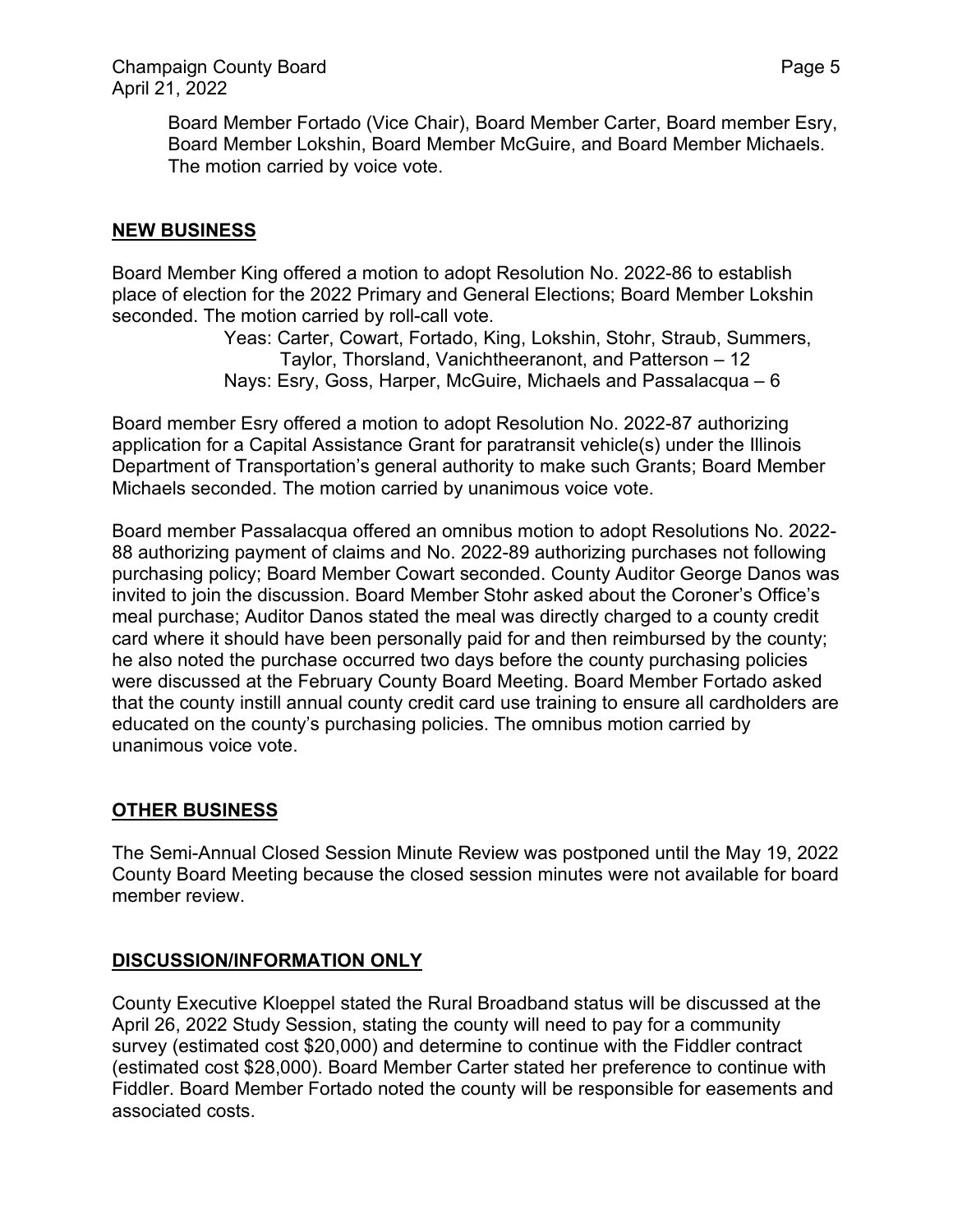#### Champaign County Board **Page 6** and Page 6 April 21, 2022

Champaign County Housing Authority Director Lilly Walton and Deputy Director Temeka Couch were invited to join the discussion. Board Member Fortado asked about the housing funding discrepancies in the handout. County Executive Kloeppel, Board Member Goss, and ARPA Project Manager Larson stated it was a combination of both a math error and the Land Bank and CU at Home funding; the figure should be \$650,000 not \$350,000. Board Member Fortado noted that recent state legislation may negate the landlord incentive portion of the Housing Authority ARPA funding request. Board Member McGuire expressed uncertainty on the process and asked why the ARPA funding requests were brought directly to the board without discussion at the Committee of the Whole; Board Member Fortado and County Executive Kloeppel explained the County Board had determined ARPA projects without direct oversight of a board committee would be brought to the county board after vetting by ARPA Project Manager Larson to avoid lengthening the already onerous Committee of the Whole meetings. Board Member McGuire asked about the Section 8 voucher increase; Housing Authority Deputy Director Couch stated the Ford County housing program had been absorbed by Champaign County. Board Member Michaels stated support for funding the emergency family shelter. Board Member Goss asked what the Housing Authority would prioritize with the funding; Housing Authority Director Walton stated that renovating the emergency shelter is the highest priority. Board Members Goss and Stohr the Ford County housing; Housing Authority Director Walton stated the Champaign County Housing Authority was not responsible for both Champaign and Ford, but merely Ford County's state funding had been transferred to the Champaign County Housing Authority, due to a lack of available housing in Ford County. Board Member Carter noted the Housing Authority program is very effective. Board Member Straub asked about the landlord incentive program and why it is needed if landlords are required to accept the vouchers; Housing Authority Deputy Director Couch noted the incentives are very helpful in getting landlords to cooperate and explained the voucher and incentive processes, and Housing Authority Director Walton stated that they work to educated tenants about their rights and will report non-compliant landlords to the local municipalities. Board Member Passalacqua stated his recusal due to his professional working relationship with the Housing Authority. Board Member Lokshin asked about the emergency shelter renovations; Housing Authority Director Walton stated they were seeking multiple funding sources not just Champaign County ARPA funds. Board Member Taylor asked about the Housing Authority's damage reimbursement process; Housing Authority Director Walton stated the Housing Authority conducts an independent assessment of damages to confirm the cost. Board Member Fortado suggested using \$675,000 funding form the \$2,000,000 architecture fund: \$600,000 for the emergency shelter and \$75,000 for landlord incentives. Board Member Michaels agreed with Board Member Fortado's funding but suggests using the entire \$675,000 for the emergency shelter, which was supported by Board members Straub, Summers, and McGuire. Board Chair Patterson noted that unused housing vouchers represent money lost to the county as those funds cannot be reallocated. Housing Authority Director Walton noted the direct link between stable housing and a reduction in community violence. Board Chair Patterson stated a preference to hold a vote at a later date to allow board members to ruminate on the subject. Board Member Stohr asked if drawing funds from the architecture fund will affect the Satellite Jail expansion and the County Plaza renovation; Board Member Fortado stated that those projects are in a